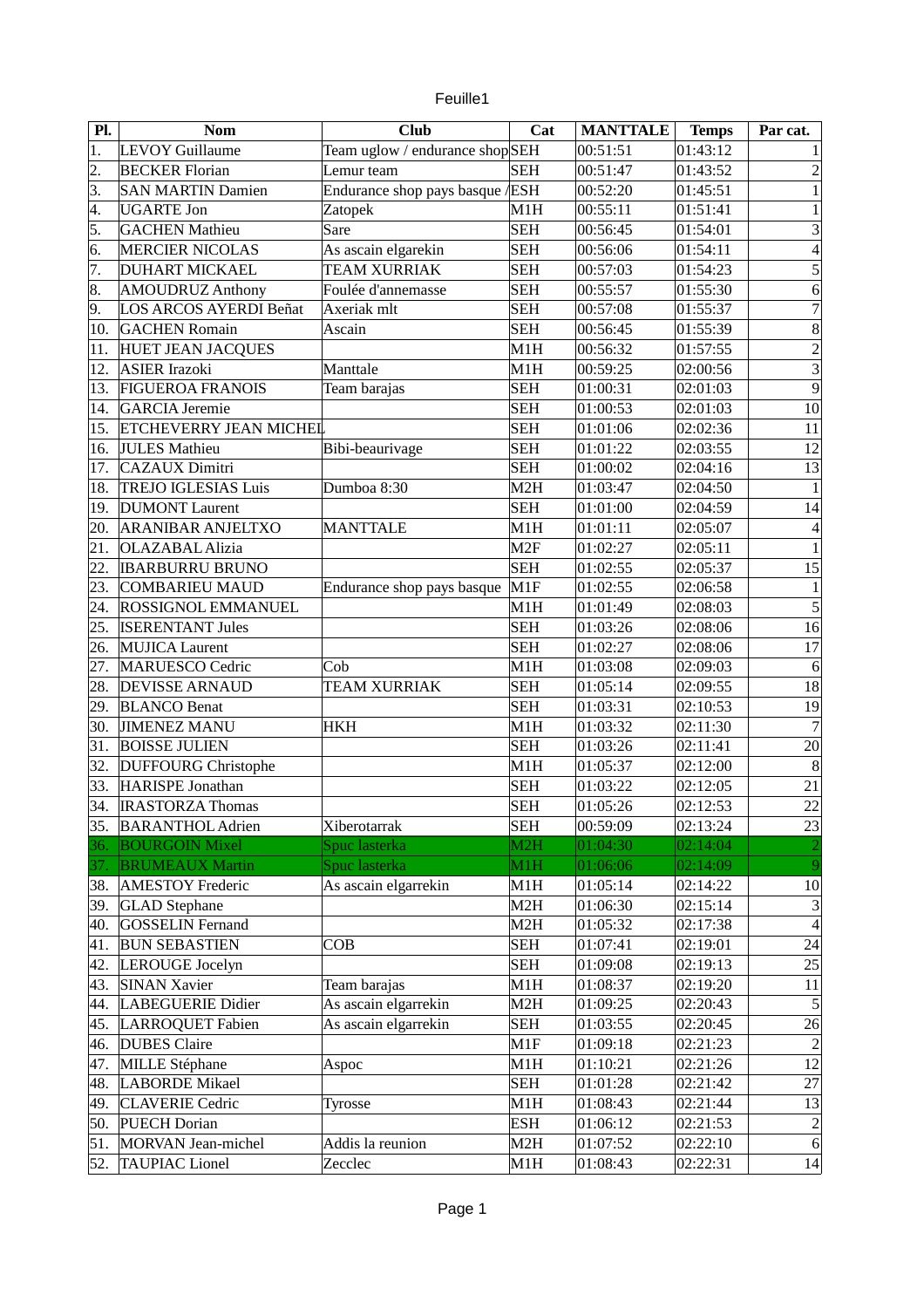| euille |  |
|--------|--|
|        |  |
|        |  |

| 53. | ALBERDI QUIñONES Zunbeltz  |                            | M1H              | 01:07:56 | 02:22:45 | 15              |
|-----|----------------------------|----------------------------|------------------|----------|----------|-----------------|
| 54. | PANDELé Daniel             | Team sider                 | M <sub>2</sub> H | 01:08:51 | 02:22:59 | $\overline{7}$  |
| 55. | <b>BUTLER Maxime</b>       |                            | <b>SEH</b>       | 01:07:44 | 02:24:00 | 28              |
| 56. | <b>ARAMBURU Jclaude</b>    |                            | M1H              | 01:07:19 | 02:24:29 | 16              |
| 57. | <b>AGUIRRE Ramón</b>       | Erlaitz mendi elkartea     | M <sub>2</sub> H | 01:11:52 | 02:24:45 | 8               |
| 58. | <b>IRASTORZA Charles</b>   |                            | <b>SEH</b>       | 01:08:20 | 02:25:09 | 29              |
| 59. | <b>OMATOS Alex</b>         | Zatopek                    | M1H              | 01:12:35 | 02:25:30 | 17              |
| 60. | REDAL Jérémy               |                            | <b>SEH</b>       | 01:11:00 | 02:25:42 | 30              |
| 61. | <b>BETAT Cyril</b>         |                            | <b>SEH</b>       | 01:13:13 | 02:26:48 | 31              |
| 62. | <b>LARRONDE Herve</b>      |                            | MLH              | 01:10:13 | 02:27:01 | 18              |
| 63. | <b>GOYTINO Henri</b>       |                            | M <sub>2</sub> H | 01:09:13 | 02:27:01 | 9               |
| 64. | <b>DEMARCQ Yoan</b>        | As ascain elgarekin        | <b>SEH</b>       | 01:08:01 | 02:27:03 | $\overline{32}$ |
| 65. | <b>LASSALLE Gilles</b>     |                            | M1H              | 01:11:09 | 02:27:04 | 19              |
| 66. | <b>CASTAIGNEDE Patrice</b> | Aft / team foulées bayonne | M1H              | 01:05:40 | 02:27:05 | 20              |
| 67. | <b>MUGABURE Laurent</b>    |                            | M <sub>1</sub> H | 01:09:22 | 02:27:08 | $\overline{21}$ |
| 68. | <b>RODRIGUES EMILIE</b>    | <b>TEAM XURRIAK</b>        | <b>SEF</b>       | 01:12:20 | 02:27:34 | $\mathbf{1}$    |
| 69. | FARBOS Jean-christophe     | Triathlon club montois     | <b>SEH</b>       | 01:11:28 | 02:27:45 | 33              |
| 70. | LUCOT Johann               | <b>Bestraining</b>         | M1H              | 01:10:48 | 02:27:57 | 22              |
| 71. | <b>MAURAIZIN Gregory</b>   | Endaika                    | M1H              | 01:12:43 | 02:28:11 | 23              |
| 72. | <b>LAGRAULA Francois</b>   | Tyrosse                    | M1H              | 01:12:58 | 02:28:52 | 24              |
| 73. | <b>DULONG Florent</b>      |                            | <b>SEH</b>       | 01:12:51 | 02:28:56 | $\overline{34}$ |
| 74. | MICHéO Andoni              |                            | <b>SEH</b>       | 01:13:23 | 02:29:50 | 35              |
| 75. | <b>GARCIA MATHIEU</b>      |                            | <b>SEH</b>       | 01:10:42 | 02:29:50 | 36              |
| 76. | <b>BORTOLIN Stéphane</b>   |                            | <b>SEH</b>       | 01:10:39 | 02:29:54 | 37              |
| 77. | <b>MACHICOTE Romain</b>    |                            | <b>SEH</b>       | 01:13:44 | 02:30:31 | 38              |
| 78. | <b>LAVIGNE</b> Jean-michel | Asc napurak                | M4H              | 01:13:03 | 02:30:47 | $\mathbf{1}$    |
| 79. | <b>LAFITTE Patxiku</b>     |                            | <b>SEH</b>       | 01:12:29 | 02:30:50 | 39              |
| 80. | <b>RODRIGUEZ Sole</b>      |                            | M1F              | 01:16:01 | 02:31:44 | $\overline{3}$  |
| 81. | <b>SINAN François</b>      |                            | <b>SEH</b>       | 01:12:54 | 02:32:55 | 40              |
| 82. | <b>HOUOT Vincent</b>       |                            | M <sub>2</sub> H | 01:16:04 | 02:32:56 | 10              |
| 83. | <b>CLOUET Boris</b>        | Spuc lasterka              | <b>SEH</b>       | 01:13:13 | 02:32:57 | 41              |
| 84. | HIRIART-URRUTY Alain       |                            | M <sub>2</sub> H | 01:14:10 | 02:33:15 | 11              |
| 85. | <b>SIMARD Mikael</b>       | Spuc lasterka              | <b>SEH</b>       | 01:14:45 | 02:33:21 | 42              |
| 86. | CABALLERO Benjamin         | Cob                        | <b>SEH</b>       | 01:14:58 | 02:33:38 | 43              |
| 87. | <b>DUPIN Jean-marc</b>     | Euskal raid                | M <sub>1</sub> H | 01:12:05 | 02:33:40 | $\overline{25}$ |
| 88. | <b>ORKOLAGA Martin</b>     |                            | <b>SEH</b>       | 01:12:16 | 02:34:33 | 44              |
| 89. | LAFITTE Joanna             |                            | M1F              | 01:16:26 | 02:34:42 | $\overline{4}$  |
| 90. | <b>ELIZALDE Pantxo</b>     |                            | <b>SEH</b>       | 01:13:48 | 02:34:49 | 45              |
| 91. | <b>DEMAN Fabrice</b>       |                            | MLH              | 01:17:20 | 02:35:53 | 26              |
| 92. | <b>CASAHOUS FLORIAN</b>    |                            | <b>SEH</b>       | 01:11:59 | 02:36:14 | 46              |
| 93. | <b>DEVAUX</b> Stephane     |                            | MLH              | 01:17:44 | 02:36:41 | 27              |
| 94. | DARQUY Eric                |                            | M2H              | 01:13:07 | 02:36:55 | 12              |
| 95. | <b>LARZABAL Claude</b>     |                            | M2H              | 01:16:26 | 02:37:24 | 13              |
| 96. | <b>ALEXANDRE Batz</b>      |                            | <b>SEH</b>       | 01:20:34 | 02:37:35 | 47              |
| 97. | <b>IRASTORZA Olivier</b>   | Spuc lasterka              | <b>ESH</b>       | 01:13:18 | 02:37:58 |                 |
| 98. | PEIGNé Stéphane            |                            | M1H              | 01:16:37 | 02:38:37 | 28              |
| 99. | <b>DEZES</b> Gérard        | Biarritz olympique         | M3H              | 01:16:13 | 02:39:00 | $\mathbf{1}$    |
|     | 100. VITTOZ Patrick        | As ascain elgarrekin       | M2H              | 01:15:40 | 02:39:27 | 14              |
|     | 101. GIRARD MATTIN         |                            | M2H              | 01:17:40 | 02:39:50 | 15              |
|     | 102. NAZABAL BIXENTE       |                            | <b>SEH</b>       | 01:18:28 | 02:39:56 | 48              |
|     | 103. LARRONDE Peio         |                            | <b>SEH</b>       | 01:19:16 | 02:39:57 | 49              |
|     | 104. CALVO CHANTRE Amaia   |                            | M1F              | 01:19:03 | 02:40:07 | 5               |
|     | 105. FAUGèRES Benoît       | Napurrak                   | M1H              | 01:16:48 | 02:40:07 | 29              |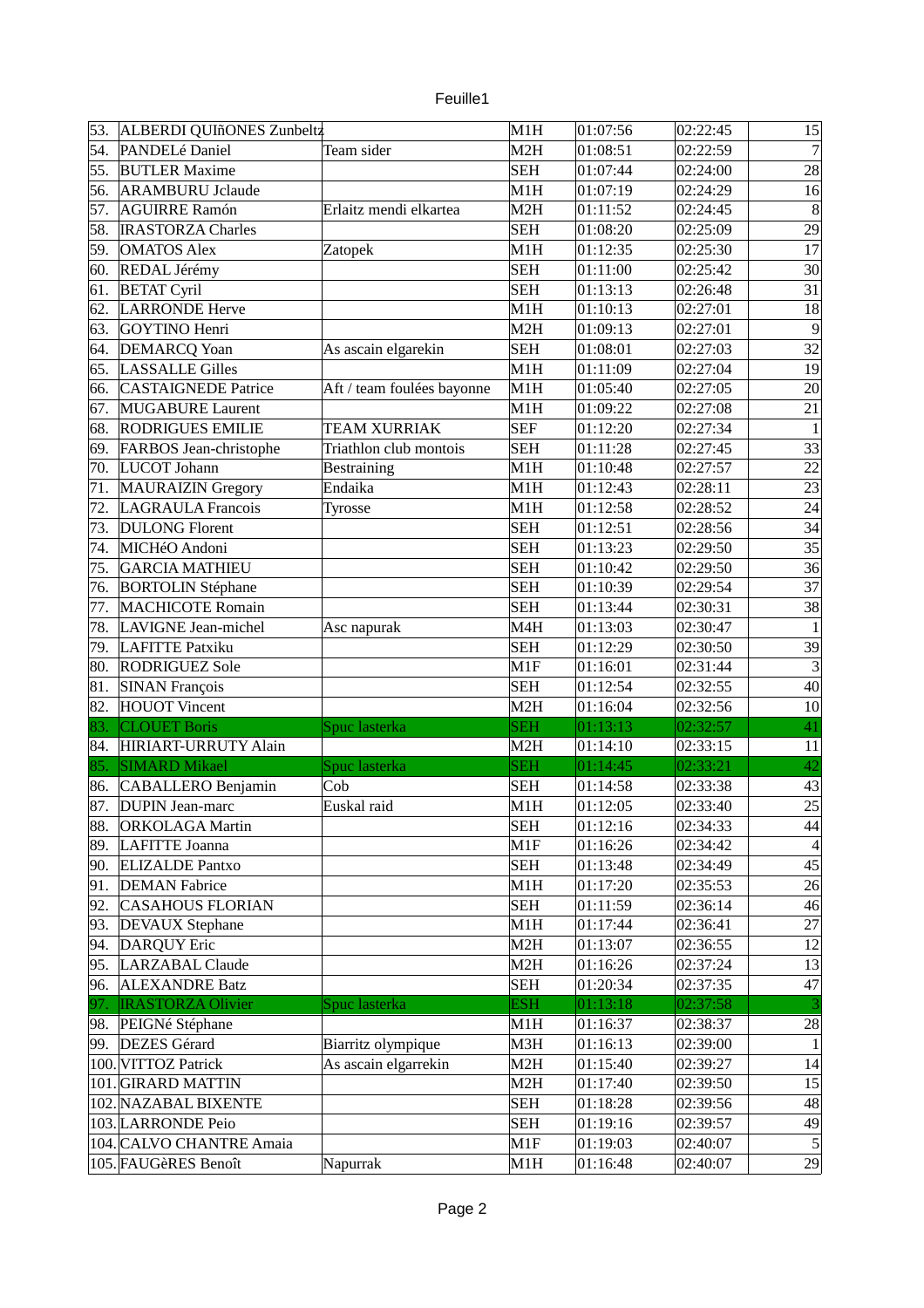| euille |  |
|--------|--|

|      | 106. GIRARD Philippe                            |                                   | <b>SEH</b>       | 01:17:44             | 02:40:22             | 50                       |
|------|-------------------------------------------------|-----------------------------------|------------------|----------------------|----------------------|--------------------------|
|      | 107. VERGEZ Jean-paul                           | A.s.ascain.elgarrekin             | M3H              | 01:19:20             | 02:41:10             | $\overline{2}$           |
|      | 108. GAUVAIN JEAN JACQUES                       |                                   | M <sub>2</sub> H | 01:17:34             | 02:41:30             | 16                       |
|      | 109. YARZABAL Yanick                            | Sport nature castets              | M1H              | 01:19:03             | 02:43:04             | 30                       |
|      | 110. ETCHEGOIN Beñat                            |                                   | M <sub>3</sub> H | 01:16:48             | 02:43:07             | 3                        |
|      | 111. DEZECOT Anthony                            | Les coureurs du pignada           | <b>SEH</b>       | 01:18:56             | 02:43:25             | $\overline{51}$          |
|      | 112. DUFFOUR MICHEL                             |                                   | M3H              | 01:17:44             | 02:44:14             | $\overline{4}$           |
|      | 113. GUERIN Philippe                            | Ab trail                          | M1H              | 01:19:13             | 02:44:30             | $\overline{31}$          |
|      | 114. CALLETTI Fabrice                           | Biarritz olympique athlétisme M2H |                  | 01:18:26             | 02:44:43             | 17                       |
|      | 115. LANDABURU Iulen                            |                                   | <b>SEH</b>       | 01:21:46             | 02:46:44             | 52                       |
|      | 116. JORAJURIA ENEKO                            | As ascain elgarekin               | M1H              | 01:19:20             | 02:46:56             | 32                       |
|      | 117. LARBAIGT Alain                             | Tyrosse                           | M <sub>2</sub> H | 01:18:42             | 02:46:56             | 18                       |
|      | 118. SOUBIEILLE Manuel                          |                                   | <b>SEH</b>       | 01:21:32             | 02:47:16             | $\overline{53}$          |
|      | 119. RABARTIN Mathieu                           |                                   | <b>SEH</b>       | 01:20:24             | 02:47:48             | $\overline{54}$          |
|      | 120. CLAVE Julien                               |                                   | <b>SEH</b>       | 01:22:47             | 02:47:50             | $\overline{55}$          |
| 121. | <b>VIDAL Fabrice</b>                            |                                   | M1H              | 01:20:39             | 02:48:11             | 33                       |
|      | 122. ROULET Fabrice                             | Les traileurs du marensin         | M <sub>1</sub> H | 01:20:24             | 02:50:13             | 34                       |
|      | 123. MODET JEAN PAUL                            | <b>HKH</b>                        | M1H              | 01:05:32             | 02:51:11             | 35                       |
|      | 124. SOTERAS SYLVAIN                            |                                   | <b>SEH</b>       | 01:23:16             | 02:51:52             | 56                       |
|      | 125. GAUTREAU Manuel                            |                                   | M1H              | 01:20:08             | 02:52:41             | 36                       |
|      | 126. MARSAULT Julien                            | S/l surgeres                      | M1H              | 01:20:13             | 02:52:42             | $\overline{37}$          |
|      | 127. DEMAN Valérie                              | As ascain elgarrekin              | M1F              | 01:23:33             | 02:52:42             | $\boldsymbol{6}$         |
|      | 128. ZARDOYA Christelle                         |                                   | $\vert$ M1F      | 01:24:38             | 02:53:13             | $\overline{7}$           |
|      |                                                 |                                   | <b>SEH</b>       | 01:20:24             | 02:53:14             | 57                       |
|      | 129. LAUWERIER Florian                          |                                   |                  |                      |                      |                          |
|      | 130. ETCHART Ixabel                             | Euskal sherpak                    | <b>SEH</b>       | 01:24:38             | 02:53:14             | 58                       |
|      | 131. SATHIC ADRIEN                              |                                   | <b>SEH</b>       | 01:24:28             | 02:54:37             | 59                       |
|      |                                                 |                                   |                  |                      |                      |                          |
|      | 132. CHUROUX Eric                               | Team carcasse                     | M1H              | 01:22:43             | 02:55:04             | 38                       |
|      | 133. LATOURNERIE Stephane                       | Team carcasse                     | M1H              | 01:22:34             | 02:55:05             | 39                       |
|      | 134. ARNAL Antoine                              | Suc lasterka                      | M2H              | 01:23:59             | 02:55:15             | 19                       |
|      | 135. ZURELL Roger                               |                                   | M2H              | 01:23:50             | 02:56:17             | 20                       |
|      | 136. BRILLAXIS Yves                             |                                   | M <sub>2</sub> H | 01:24:27             | 02:56:53             | 21                       |
|      | 137. CIGARROA Benoit                            |                                   | <b>SEH</b>       | 01:24:59             | 02:57:01             | 60                       |
|      | 138. SALLABERRY Fabienne                        | $\overline{U}$ sd dax             | M <sub>2F</sub>  | 01:23:30             | 02:57:26             | $\overline{c}$           |
|      | 139. PUYO Sébastien                             | Saubusse                          | M1H              | 01:24:59             | 02:57:26             | 40                       |
|      | 140. CHAUSSERIE Laurence                        | Biarritz olympique                | M1F              | 01:24:35             | 02:57:46             | $\overline{8}$           |
|      | 141. AJA Rodolphe                               | Aviron bayonnais trail            | M1H              | 01:22:54             | 02:57:56             | 41                       |
|      | 142. LEMOINE Lydie                              |                                   | M1F              | 01:23:47             | 02:57:59             | 9                        |
|      | 143. POUJADE Nicolas                            |                                   | <b>SEH</b>       | 01:29:20             | 02:58:16             | 61                       |
|      | 144. SOLER Guillaume                            |                                   | <b>SEH</b>       | 01:29:29             | 02:58:16             | 62                       |
|      | 145. MARTIN Laurent                             |                                   | M <sub>1</sub> H | 01:25:39             | 02:58:16             | 42                       |
|      | 146. MALAUSSANNE Adèle                          | Les traileurs du marensin         | <b>SEF</b>       | 01:23:42             | 03:00:20             | $\overline{c}$           |
|      | 147. FARBOS Aurélien                            |                                   | <b>SEH</b>       | 01:26:51             | 03:00:31             | 63                       |
|      | 148. BOUSSINOT Sebastien                        |                                   | M1H              | 01:24:11             | 03:00:53             | 43                       |
|      | 149. NAVEILHAN Michel                           | Biarritz olympique                | M2H              |                      | 03:02:15             | 22                       |
|      | 150. LEIZAGOYEN GALARDI MurAs ascain elgarrekin |                                   | M1F              | 01:28:19             | 03:02:37             | 10                       |
|      | 151. INCHAUSPE Philippe                         |                                   | M2H              | 01:28:46             | 03:02:44             | 23                       |
|      | 152. INCHAUSPE Bénédicte                        |                                   | <b>SEF</b>       | 01:28:54             | 03:02:45             | 3                        |
|      | 153. CHAMPION Gabrielle                         |                                   | <b>SEF</b>       | 01:28:58             | 03:02:49             | $\overline{\mathcal{A}}$ |
|      | 154. LACROIX Caroline                           | Tyrosse                           | <b>SEF</b>       | 01:28:58             | 03:02:49             | 5                        |
|      | 155. ECHEGARAY Gorka                            |                                   | <b>SEH</b>       | 01:26:04             | 03:02:58             | 64                       |
|      | 156. BERHO PHILIPPE                             |                                   | M2H              | 01:29:55             | 03:03:18             | 24                       |
|      | 157. LARRONDO Patrick<br>158. COINCE Thierry    | Uztaritzeko txaranga<br>Tyrosse   | M1H<br>M2H       | 01:28:04<br>01:28:48 | 03:03:48<br>03:05:22 | 44<br>$\overline{25}$    |